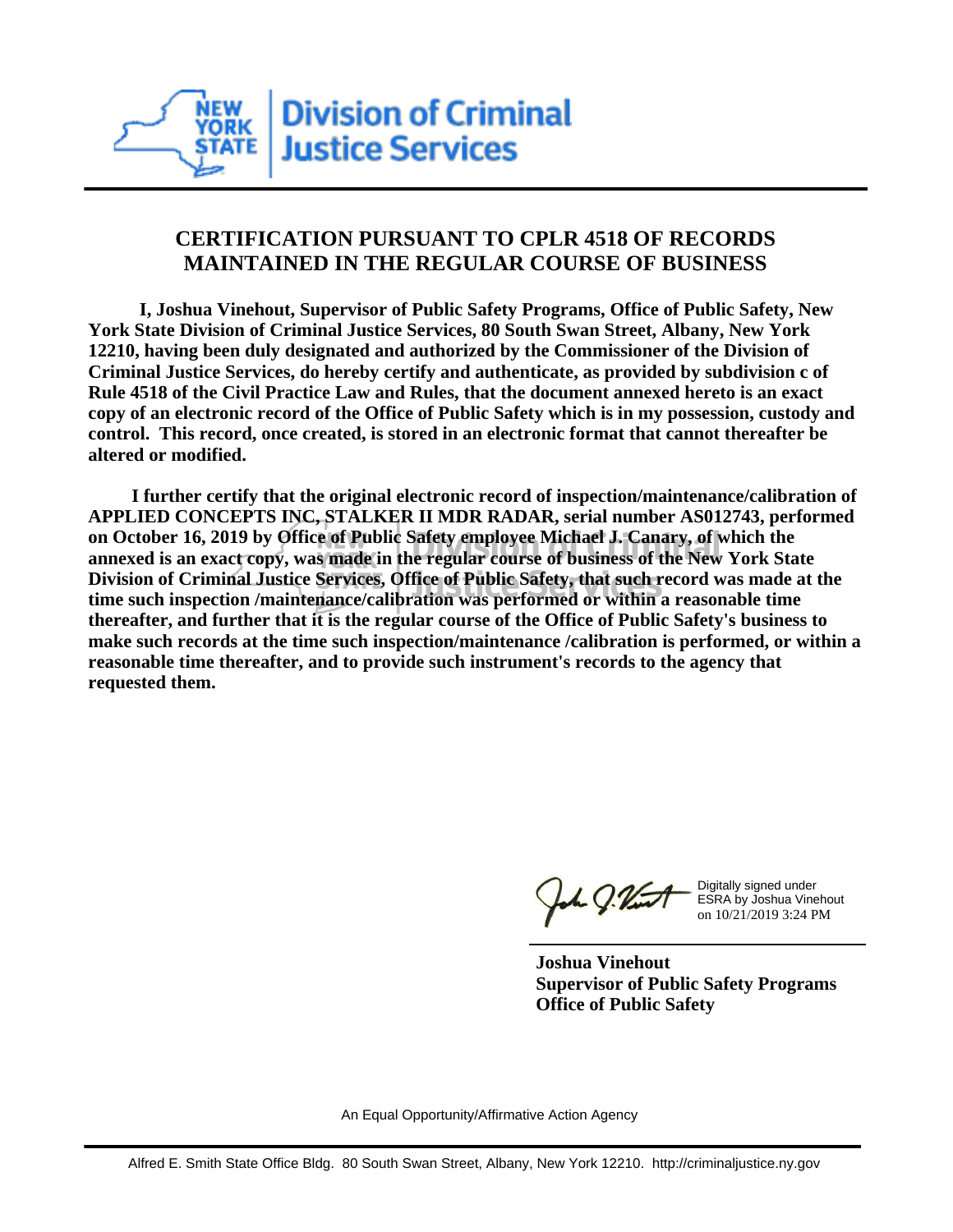## **RADAR RECORD OF INSPECTION / MAINTENANCE / CALIBRATION**

**Name of Submitting Agency: Stony Point Town Police Department Manufacturer: APPLIED CONCEPTS INC Model: STALKER II MDR Date: October 16, 2019 Serial Number: AS012743**

 **I hereby certify that APPLIED CONCEPTS INC RADAR, model STALKER II MDR, serial number AS012743/ / N/A / / N/A, has been calibrated using standards whose accuracies are established by the National Bureau of Standards, or have been derived by the ratio type of self calibration techniques. Calibration has been effected by controlled tests performed on the date indicated above.**

| <b>Test No</b> | <b>Internal Standard</b>                   | <b>Test Result</b> |
|----------------|--------------------------------------------|--------------------|
|                | <b>PAS MPH</b>                             | <b>PAS MPH</b>     |
| <b>Test No</b> | <b>Certification Standard (Stationary)</b> | <b>Test Result</b> |
|                | 40 MPH                                     | 40 MPH             |
|                | 25 MPH<br>YORK                             | <b>25 MPH</b>      |
| <b>Test No</b> | <b>Certification Standard (Moving)</b>     | <b>Test Result</b> |
|                | <b>40 MPH</b>                              | 15 MPH             |
|                | <b>25 MPH</b>                              |                    |

**Turning Fork Certification / Date of Certification: October 16, 2019**

| <b>Serial Number</b> | <b>Frequency</b> | <b>Test Result</b> |
|----------------------|------------------|--------------------|
| FR341617             | 4161 HZ          |                    |

**The above stated tuning fork has been tested and found to oscillate at 4161 Hertz. It will cause a calibration signal of 40 MPH when used with a Doppler traffic radar operating at 34,700 Mhz.**

| <b>Serial Number</b> | Frequency | <b>Test Result</b> |
|----------------------|-----------|--------------------|
| FA235347             | 2616 HZ   | 25 MPH             |

**The above stated tuning fork has been tested and found to oscillate at 2616 Hertz. It will cause a calibration signal of 25 MPH when used with a Doppler traffic radar operating at 34,700 Mhz.**

 **I further certify that the entries made in these records were made at the time that the inspection /maintenance/calibration of the above identified RADAR was performed, or within a reasonable time thereafter.**

 *page 1 of 2* 

Digitally signed under ESRA by Michael J. Canary on 10/16/2019 10:57 AM

**Michael J. Canary Highway Safety Equipment Technician Office of Public Safety**

**\_\_\_\_\_\_\_\_\_\_\_\_\_\_\_\_\_\_\_\_\_\_\_\_\_\_\_\_\_\_\_\_\_\_\_\_\_**